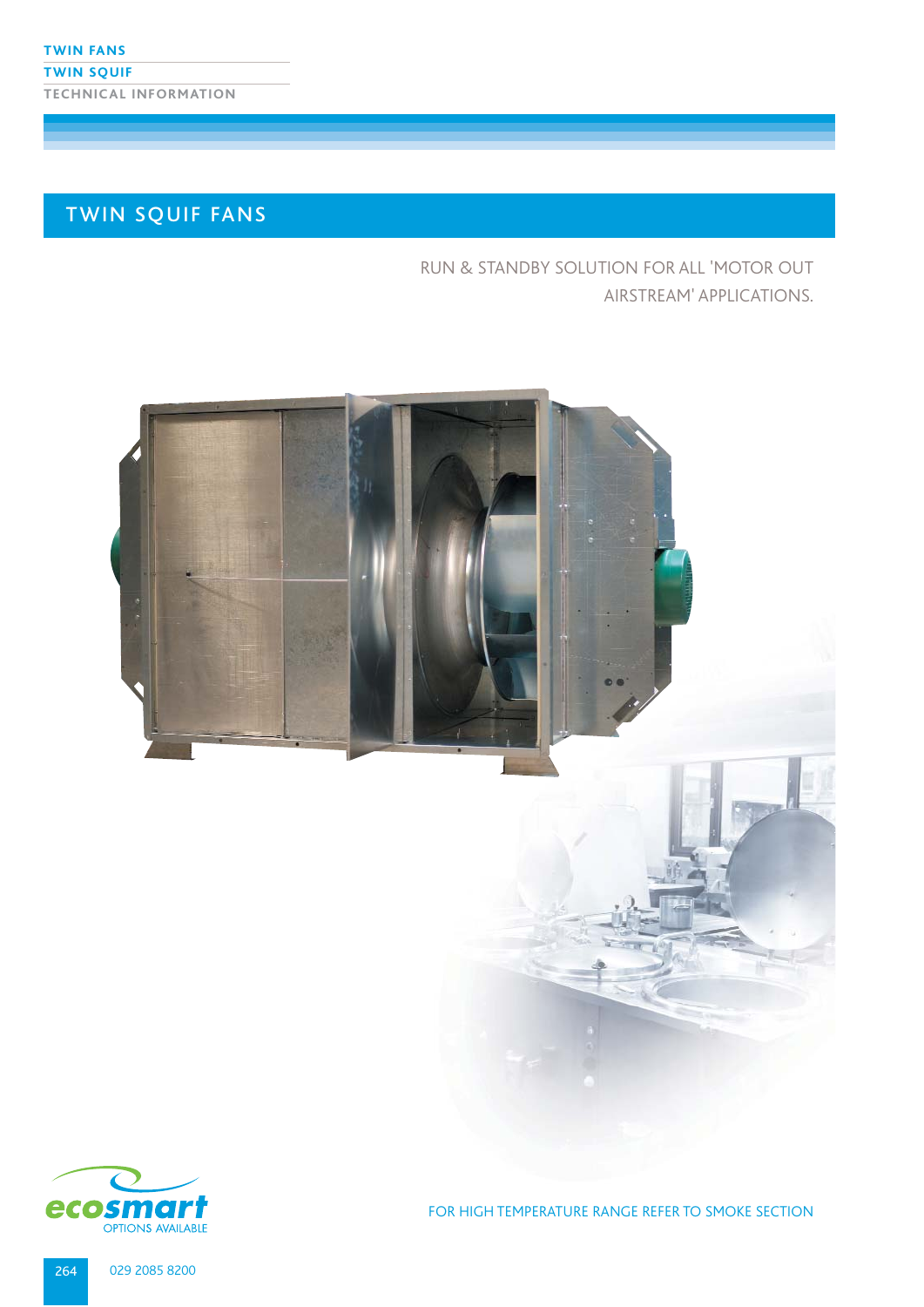#### **TWIN FANS**

**TWIN SQUIF**

**TECHNICAL INFORMATION**



# BENEFITS

#### QUIET AND POWERFUL SOLUTIONS

High performance centrifugal motor/impeller combination providing a low noise solution. The units should be suitable for operation in airstream temperatures up to 90ºC.

#### CLEANER

'Out of air stream' motors are ideal for dirty extract and greasy environments. Cleaner motor improves cooling and extends motor life.

### EASY MAINTENANCE

'Out of air stream' motors allow for quick and easy access. Inspection hatches allow the internal parts to be easily checked and cleaned.

### IDEAL FOR HIGH RESISTANCES

High efficiency centrifugal impellers provide high pressure development suitable for ducted systems and kitchen canopy with extreme filtration.

#### PREVENTS INTERNAL RECIRCULATION

Backdraft dampers inbuilt.

### FLEXIBLE SOLUTION

Can be mounted internally, externally, vertically or horizontally. Mounting facilities included.

#### FAILURE DETECTION

Inverter detects fan failure and Ecosmart control sends signal to 2nd fan.

#### CONTROLABILITY AS STANDARD

All 3 phase units have the flexibility to be speed controlled utilising Nuaire Ecosmart controls or frequency inverters.

#### ECOSMART AUTO CHANGE OVER AND DUTY SHARE

Ecosmart models have auto change over in the event of fan/motor failure along with integral duty share.

#### FAN TO SUIT ALL APPLICATIONS

2-speed motors available for day to day extract.

### WARRANTY

Twin Squif has a 3 year warranty. Ecosmart Twin Squif (ES) has a 5 year warranty.

Note: For high temperature enquiries please refer to Smoke section.

Note: For information on Gas Interlock please refer to Single Fan section.





Unit in vertical discharge mode, mounted on support beam using AV mounts.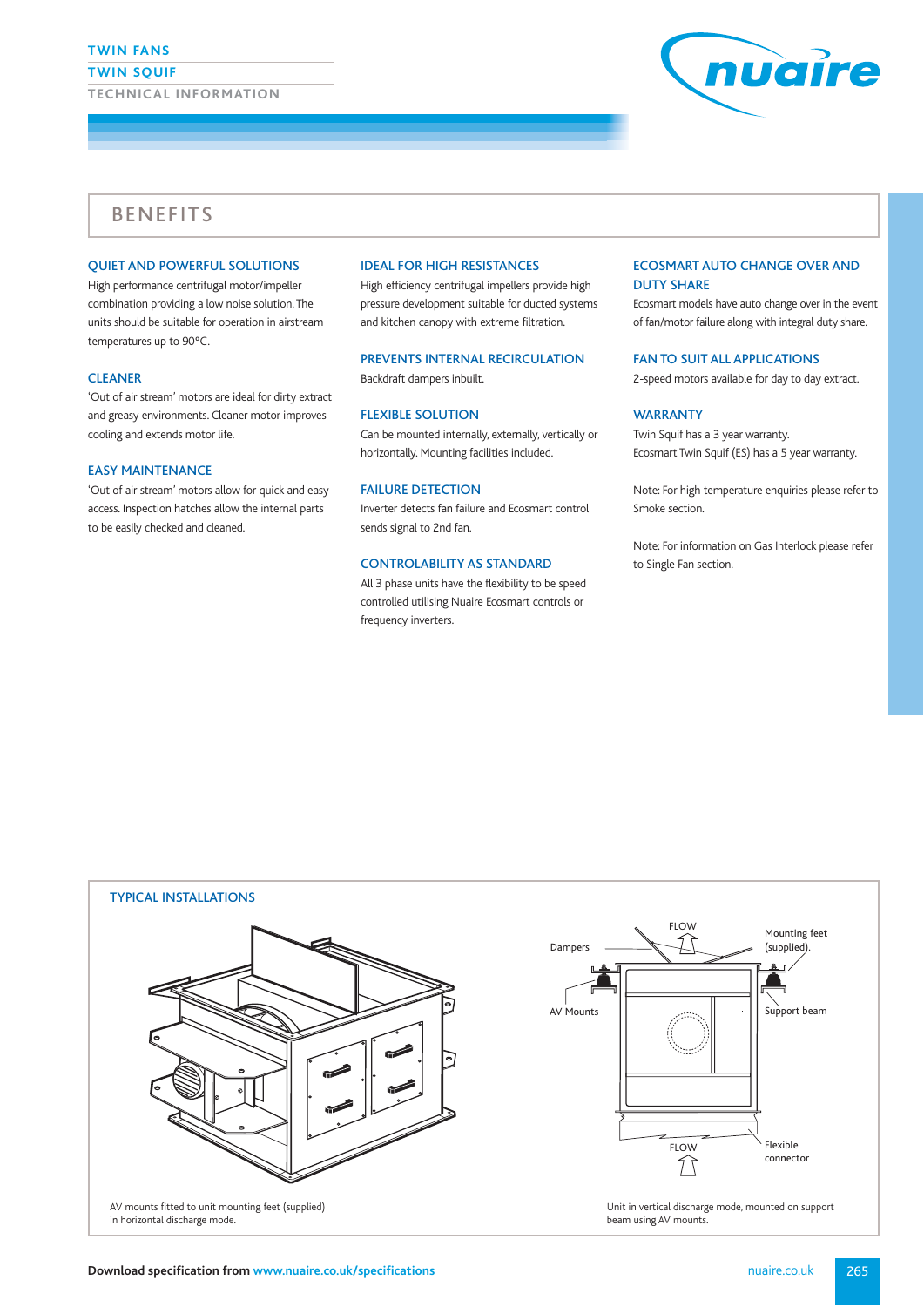#### **TWIN FANS**

### **TWIN SQUIF**

**TECHNICAL INFORMATION**

## **PERFORMANCE - TWIN SQUIF FANS Casing**



### **PERFORMANCE - TWIN SQUIF EXTRACT FANS**



**Code descriptions**

**SQFTA 4 1 - 3ES** 

|             | $\Box$ | $\vert \ \vert$ |
|-------------|--------|-----------------|
| $\mathbf 1$ | 234    | 56              |

1. Twin Squif Range

- 2.  $A =$  Ambient
- 3. Pole (4 or 6)
- 4. Curve No.
- 5. Phase (1 or 3)
- 6. Ecosmart control

Note: curves include loss through idling fan.

|                | <b>ELECTRICAL &amp; SOUND</b> |                |            |                |                |        |             |                                           |           |          |          |          |          |          |           |                 |
|----------------|-------------------------------|----------------|------------|----------------|----------------|--------|-------------|-------------------------------------------|-----------|----------|----------|----------|----------|----------|-----------|-----------------|
|                |                               |                |            | Motor          |                |        |             | Induct inlet Sound Power levels dB re lpW |           |          |          |          |          |          |           |                 |
|                |                               |                |            | Power          | <b>FLC</b>     | SC     | Data        |                                           |           |          |          |          |          |          |           | <b>Breakout</b> |
|                | Curve Code                    | Phase          | <b>RPM</b> | (kW)           | (amps)         | (amps) | <b>Type</b> | 63                                        | 125       | 250      | 500      | 1K       | 2K       | 4K       | <b>8K</b> | dBA@ 3m         |
| $\mathbf{1}$   | SOFTA41-1 1                   |                | 1410       | 0.37           | 2.8            | 11.2   |             | 90                                        | 93        | 79       | 70       | 70       | 70       | 69       | 62        | 52              |
|                |                               |                |            |                |                |        | O           | 87                                        | 94        | 74       | 68       | 74       | 75       | 70       | 64        |                 |
| $\overline{1}$ | SQFTA41-3 3                   |                | 1450       | 0.37           | 1.06           | 5.2    |             | 90                                        | 93        | 79       | 70       | 70       | 70       | 69       | 62        | 52              |
|                |                               |                |            |                |                |        | O           | 87                                        | 94        | 74       | 68       | 74       | 75       | 70       | 64        |                 |
| $\overline{2}$ | SOFTA42-1 1                   |                | 1370       | 0.75           | 5.4            | 21     |             | 88                                        | 95        | 82       | 77       | 74       | 76       | 75       | 67        | 55              |
|                |                               |                |            |                |                |        | O           | 85                                        | 96        | 78       | 74       | 78       | 80       | 77       | 69        |                 |
| 2              | SOFTA42-3 3                   |                | 1450       | 0.75           | 2.01           | 9.04   | O           | 88<br>85                                  | 95<br>96  | 82<br>78 | 77<br>74 | 74<br>78 | 76<br>80 | 75<br>77 | 67<br>69  | 55              |
| $\overline{3}$ | SOFTA43-1 1                   |                | 1420       | 1.1            | $7^{\circ}$    | 35     | $\circ$     | 92<br>89                                  | 98<br>99  | 83<br>79 | 79<br>77 | 77<br>82 | 78<br>83 | 78<br>79 | 71<br>73  | 58              |
| 3              | SOFTA43-3 3                   |                | 1450       | 1.1            | 2.5            | 12     |             | 92                                        | 98        | 83       | 79       | 77       | 78       | 78       | 71        | 58              |
|                |                               |                |            |                |                |        | $\circ$     | 89                                        | 99        | 79       | 77       | 82       | 83       | 79       | 73        |                 |
| $\overline{4}$ | SOFTA44                       | $\overline{3}$ | 1450       | 2.2            | 4.8            | 28.8   | $\circ$     | 86<br>87                                  | 96<br>90  | 89<br>86 | 82<br>87 | 77<br>81 | 80<br>82 | 80<br>82 | 71<br>68  | 58              |
| 5              | SOFTA45                       | 3              | 1450       | $\overline{4}$ | 9              | 59     |             | 92                                        | 102       | 87       | 85       | 85       | 84       | 83       | 81        | 63              |
|                |                               |                |            |                |                |        | O           | 90                                        | 103       | 83       | 82       | 89       | 89       | 84       | 83        |                 |
| 6              | SOFTA46                       | $\overline{3}$ | 1450       | 7.5            | 15.2           | 108    | $\circ$     | 92<br>95                                  | 106<br>95 | 92<br>90 | 86<br>91 | 86<br>89 | 85<br>87 | 86<br>87 | 83<br>81  | 64              |
| $\overline{7}$ | SOFTA61                       | 3              | 960        | 0.75           | 2.1            | 8.82   |             | 84                                        | 92        | 84       | 75       | 70       | 73       | 73       | 64        | 48              |
|                |                               |                |            |                |                |        | O           | 85                                        | 86        | 81       | 80       | 74       | 75       | 75       | 61        |                 |
| 8              | SOFTA62                       | $\overline{3}$ | 960        | 1.1            | $\overline{3}$ | 13.2   | $\circ$     | 90<br>87                                  | 99<br>100 | 83<br>78 | 78<br>76 | 76<br>80 | 75<br>79 | 74<br>75 | 72<br>74  | 58              |
| 9              | SOFTA63                       | 3              | 960        | 2.2            | 5.9            | 28.9   |             | 90                                        | 103       | 87       | 79       | 76       | 76       | 77       | 73        | 61              |
|                |                               |                |            |                |                |        | O           | 87                                        | 104       | 82       | 77       | 80       | 80       | 78       | 75        |                 |
| 10             | SOFTA64                       | $\overline{3}$ | 960        | $\overline{4}$ | 9.4            | 61.2   |             | 91                                        | 106       | 91       | 82       | 79       | 77       | 77       | 74        | 64              |
|                |                               |                |            |                |                |        | $\circ$     | 88                                        | 107       | 86       | 80       | 83       | 82       | 78       | 76        |                 |

Breakout dBA@3m is hemispherical free field. The electrical and sound information in the table are nominal figures.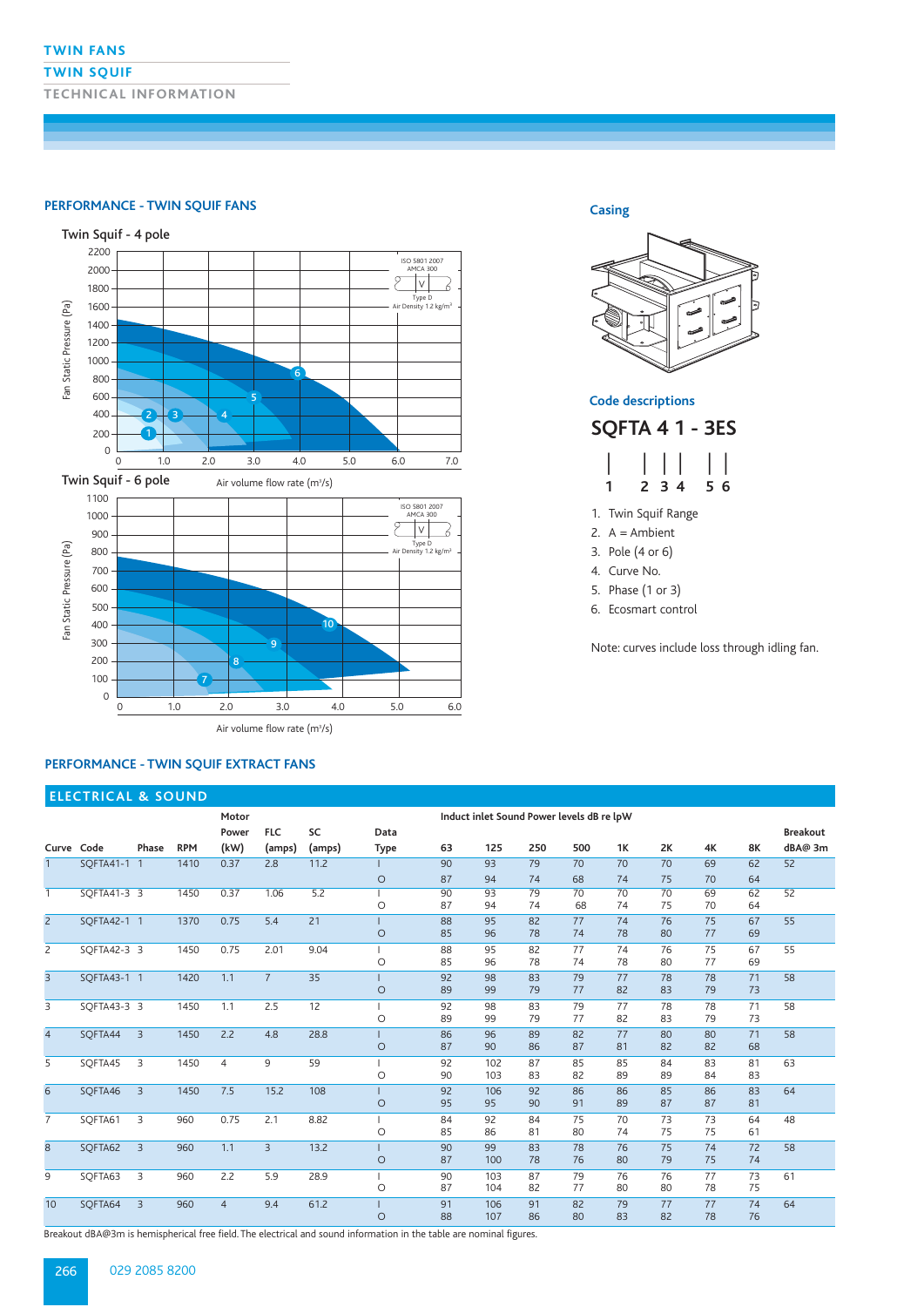### **TWIN SQUIF**

**TECHNICAL INFORMATION**



### **DIMENSIONS - TWIN SQUIF FANS**





View A



| <b>DIMENSIONS (mm) &amp; WEIGHT</b> |      |      |      |      |        |      |               |      |               |                                 |                  |                         |
|-------------------------------------|------|------|------|------|--------|------|---------------|------|---------------|---------------------------------|------------------|-------------------------|
| <b>Unit Size</b>                    | Α    | В    | c    | D    | E      | F    | ${\mathsf G}$ | н    | Motor<br>(kW) | <b>Total Fan</b><br>Weight (Kg) | AV selection     | Mounting<br>Orientation |
| SQFTA41-3                           | 634  | 500  | 710  | 529  | 741    | 26.5 | 223.5         | 1110 | 0.37          | 52                              | NAV2             |                         |
| SOFTA41-1                           | 634  | 500  | 710  | 529  | 741    | 26.5 | 223.5         | 1110 | 0.37          | 52                              | NAV <sub>2</sub> |                         |
| SQFTA41-3ES                         | 634  | 500  | 710  | 529  | 741    | 26.5 | 223.5         | 1110 | 0.37          | 80                              | NAV <sub>2</sub> |                         |
| SOFTA42-3                           | 692  | 700  | 780  | 730  | 811    | 32   | 248           | 1220 | 0.75          | 77                              | NAV2             |                         |
| SQFTA42-1                           | 692  | 700  | 780  | 730  | 811    | 32   | 248           | 1220 | 0.75          | 77                              | NAV <sub>2</sub> | Horizontal              |
| SQFTA42-3ES                         | 692  | 700  | 780  | 730  | 811    | 32   | 248           | 1220 | 0.75          | 77                              | NAV3             | discharge or            |
| SQFTA43-3                           | 750  | 750  | 882  | 780  | 913    | 32   | 278           | 1382 | 11            | 102                             | NAV5             | vertically              |
| SQFTA43-1                           | 750  | 750  | 882  | 780  | 913    | 32   | 278           | 1382 | 11            | 102<br>NAV5                     |                  | up                      |
| SQFTA43-3ES                         | 750  | 750  | 882  | 780  | 913    | 32   | 278           | 1382 | 11            | 102                             | NAV5             | discharge.              |
| SQFTA44                             | 820  | 800  | 970  | 830  | 1001   | 32   | 303           | 1550 | 2.2           | 100                             | NAV5             |                         |
| SQFTA61                             | 820  | 800  | 970  | 830  | 1001   | 32   | 303           | 1550 | 0.75          | 111                             | NAV5             |                         |
| SQFTA44ES                           | 820  | 800  | 970  | 830  | 1001   | 32   | 303           | 1550 | 2.2           | 100                             | NAV5             |                         |
| SQFTA61ES                           | 820  | 800  | 970  | 830  | 1001   | 32   | 303           | 1550 | 0.75          | 111                             | NAV5             |                         |
| SQFTA45                             | 901  | 900  | 1075 | 930  | 1106.5 | 32   | 333           | 1655 | 4.0           | 150                             | NAV3             |                         |
| SQFTA62                             | 901  | 900  | 1075 | 930  | 1106.5 | 32   | 333           | 1655 | 1.1           | 141                             | NAV3             |                         |
| SQFTA45ES                           | 901  | 900  | 1075 | 930  | 1106.5 | 32   | 333           | 1655 | 4.0           | 150                             | NAV3             |                         |
| SQFTA62ES                           | 901  | 900  | 1075 | 930  | 1106.5 | 32   | 333           | 2070 | 1.1           | 141                             | NAV3             | Horizontal              |
| SQFTA46                             | 994  | 1000 | 1230 | 1030 | 1261   | 32   | 383           | 2070 | 7.5           | 315                             | NAV6             | discharge               |
| SQFTA63                             | 994  | 1000 | 1230 | 1030 | 1261   | 32   | 383           | 2070 | 2.2           | 180                             | NAV3             | only.                   |
| SQFTA46ES                           | 994  | 1000 | 1230 | 1030 | 1261   | 32   | 383           | 2070 | 7.5           | 315                             | NAV6             |                         |
| SQFTA63ES                           | 994  | 1000 | 1230 | 1030 | 1261   | 32   | 383           | 2070 | 2.2           | 180                             | NAV3             |                         |
| SQFTA64                             | 1114 | 1100 | 1380 | 1130 | 1411   | 32   | 433           | 2220 | 4.0           | 580                             | NAV52            |                         |
| SQFTA64ES                           | 1114 | 1100 | 1380 | 1130 | 1411   | 32   | 433           | 2220 | 4.0           | 580                             | <b>NAV52</b>     |                         |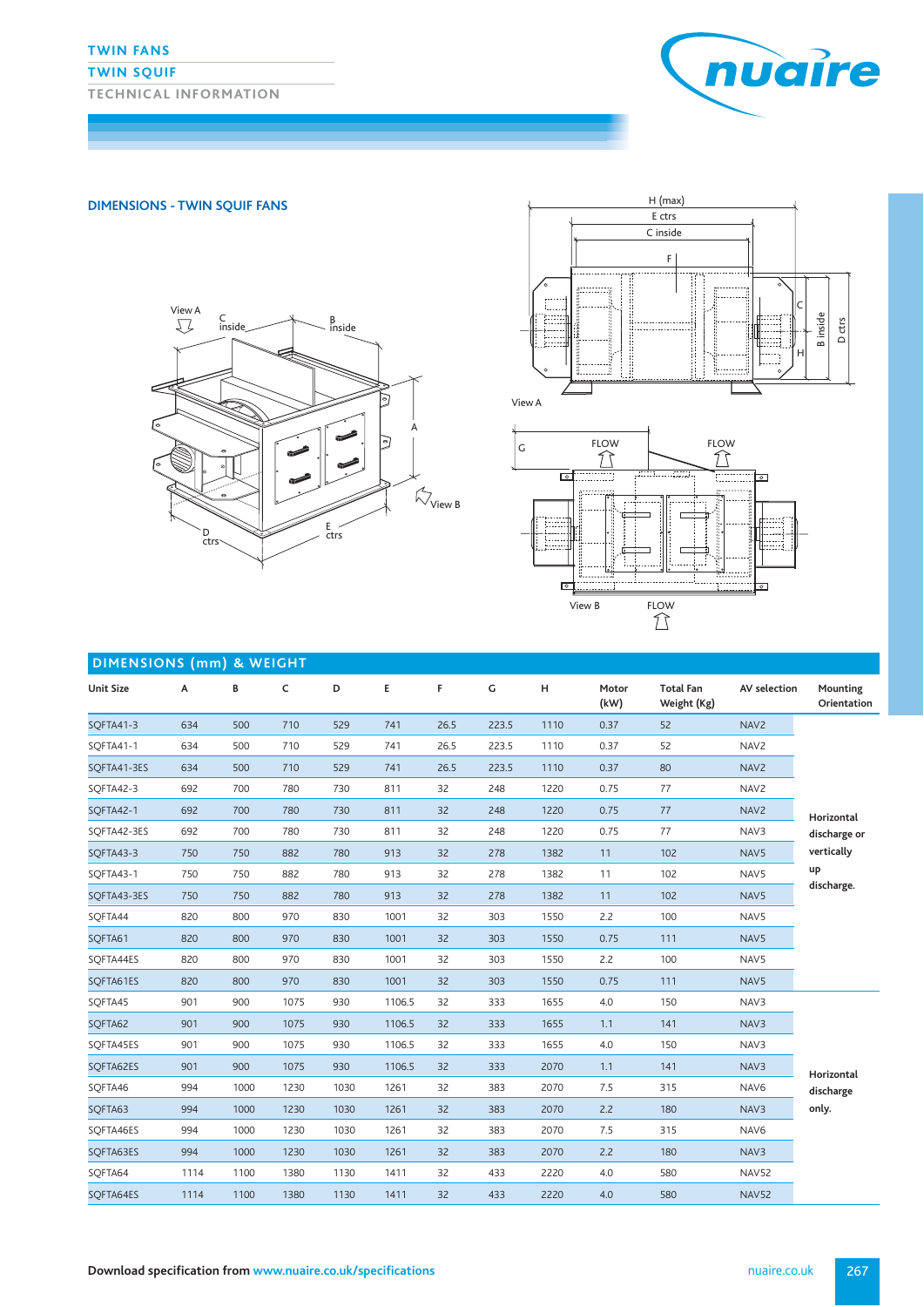### **TWIN SQUIF**

**TECHNICAL INFORMATION**

**WIRING - TWIN SQUIF FANS**

### **Single Phase Fans - Constant Speed**



#### **Three phase fans Single speed motors up to 3kW inclusive**









400V 3 phase 50 Hz supply Mains supply via local isolator (not shown)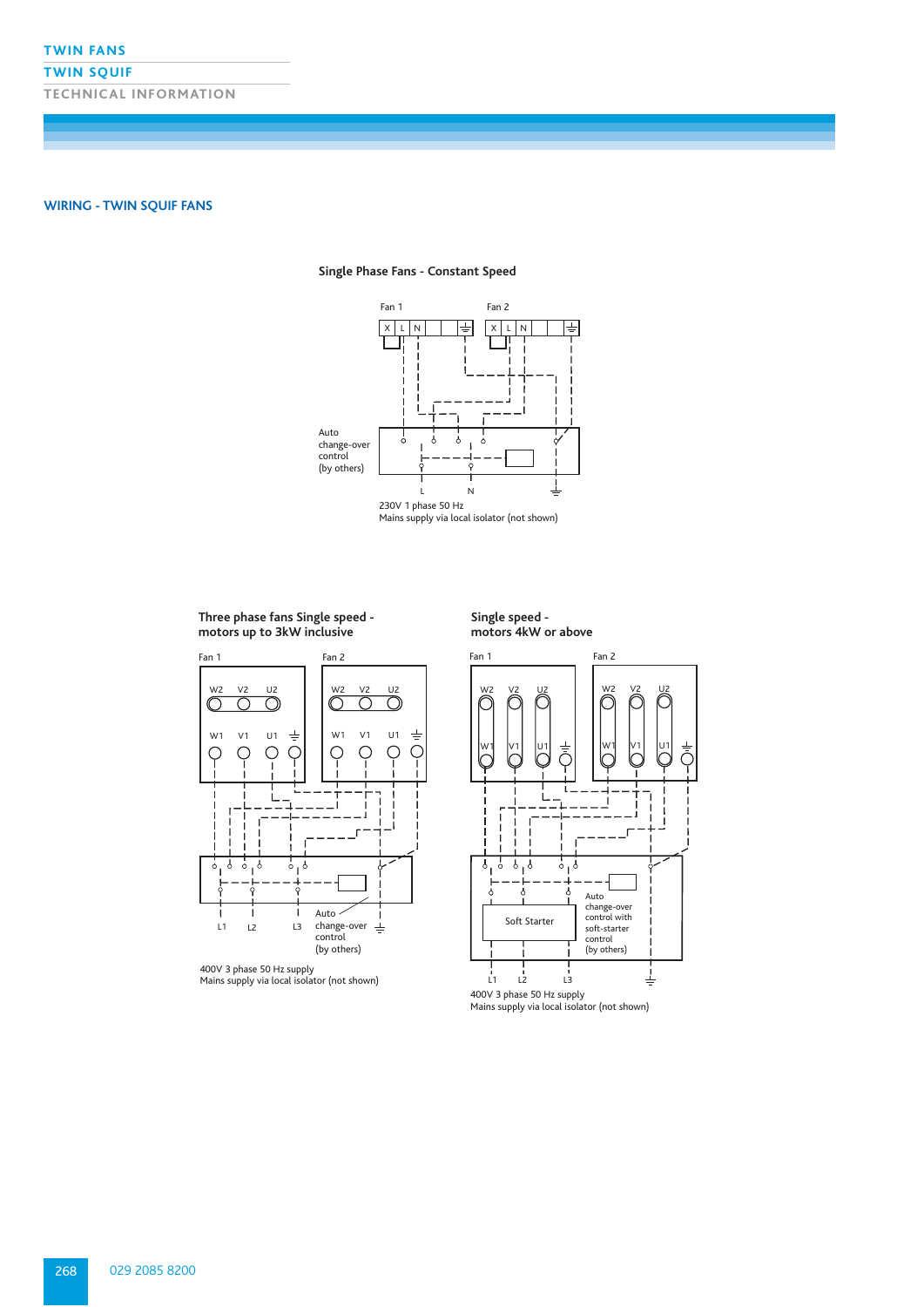#### **TWIN FANS**

#### **TWIN SQUIF**

**TECHNICAL INFORMATION**